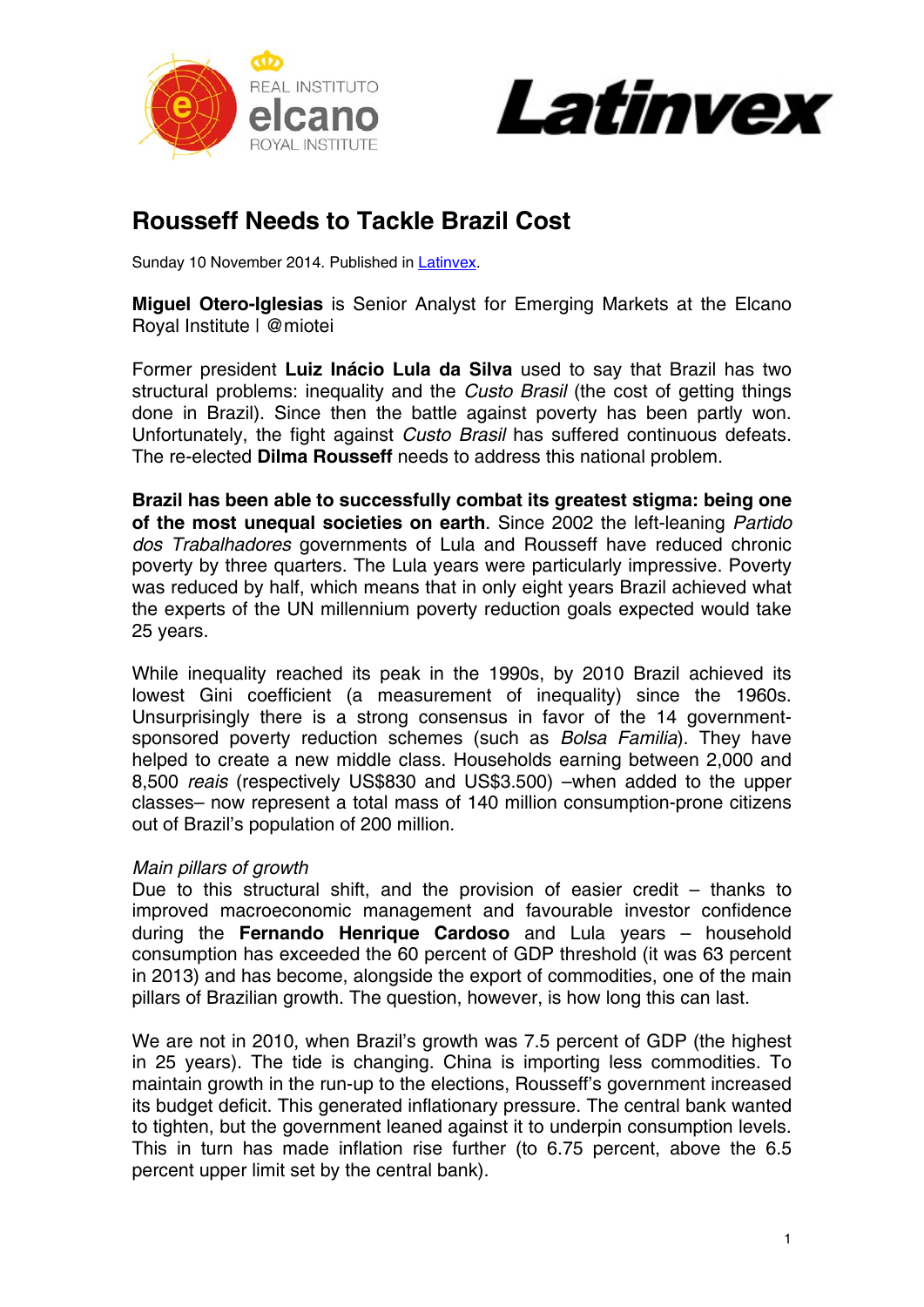



The possible outcome of this downward spiral has been rehearsed before. International investors start losing confidence in Brazil, they withdraw their money and the *real* sinks. This is a windfall for Brazilian exporters, but if the currency is too weak, inflation is likely to accelerate, the central bank will eventually need to tighten, the economy will tank and unemployment will rise. True, this time the situation is different because Brazil has US\$375 billion in foreign reserves. But still, it is difficult to tame the market herd once it is in full gallop.

## *Tackling Custo Brasil*

To avoid this Rousseff needs to tackle the other stigma burdening her country: **the** *Custo Brasil***, the obstacles that Brazilians and foreigners alike need to overcome to do business and pursue daily life**. The concept is both routinely mentioned by international investors and has become part of the vocabulary of the average Brazilian.

Brazilians are fed up with the state of public services and infrastructure in their country. It is often said that life for Brazilians has markedly improved *da porta para dentro* (indoors). Most households now have washing machines, TVs and computers, but once the average Brazilian steps outside his front door (*da porta para fora*) life is very tough.

If Brazilians go a step further, and travel overseas (*do país para fora*), life becomes even harder because they realize that public transport and infrastructure is better abroad than at home. This is not only the case in the US and Europe (traditional destinations for middle-class Brazilians) but also in the new emerging markets such as China, Chile and Mexico.

The value of infrastructure stock in Brazil is 16 percent of GDP. In India (also a country with infrastructure problems) it is 58 percent, while in China it is 76 percent. The effects of infrastructural bottlenecks are striking. In Brazil it costs more than US\$2,000 to import or export a container. In China the cost is around US\$500 and in Chile US\$800.

## *Roussef at a croassroads*

*Custo Brasil* not only refers to poor infrastructure. It is also related to the Brazilian economy's other ills: excessive bureaucracy and red tape, corruption, an over-complicated tax system, an inefficient judiciary, the excessive cartelization of the economy, an absence of global value chains, the average Brazilian worker's very low productivity and a poor education system, unable to produce highly-skilled labor. In total Brazil invests less than 18 percent of GDP compared with the 23 percent regional average.